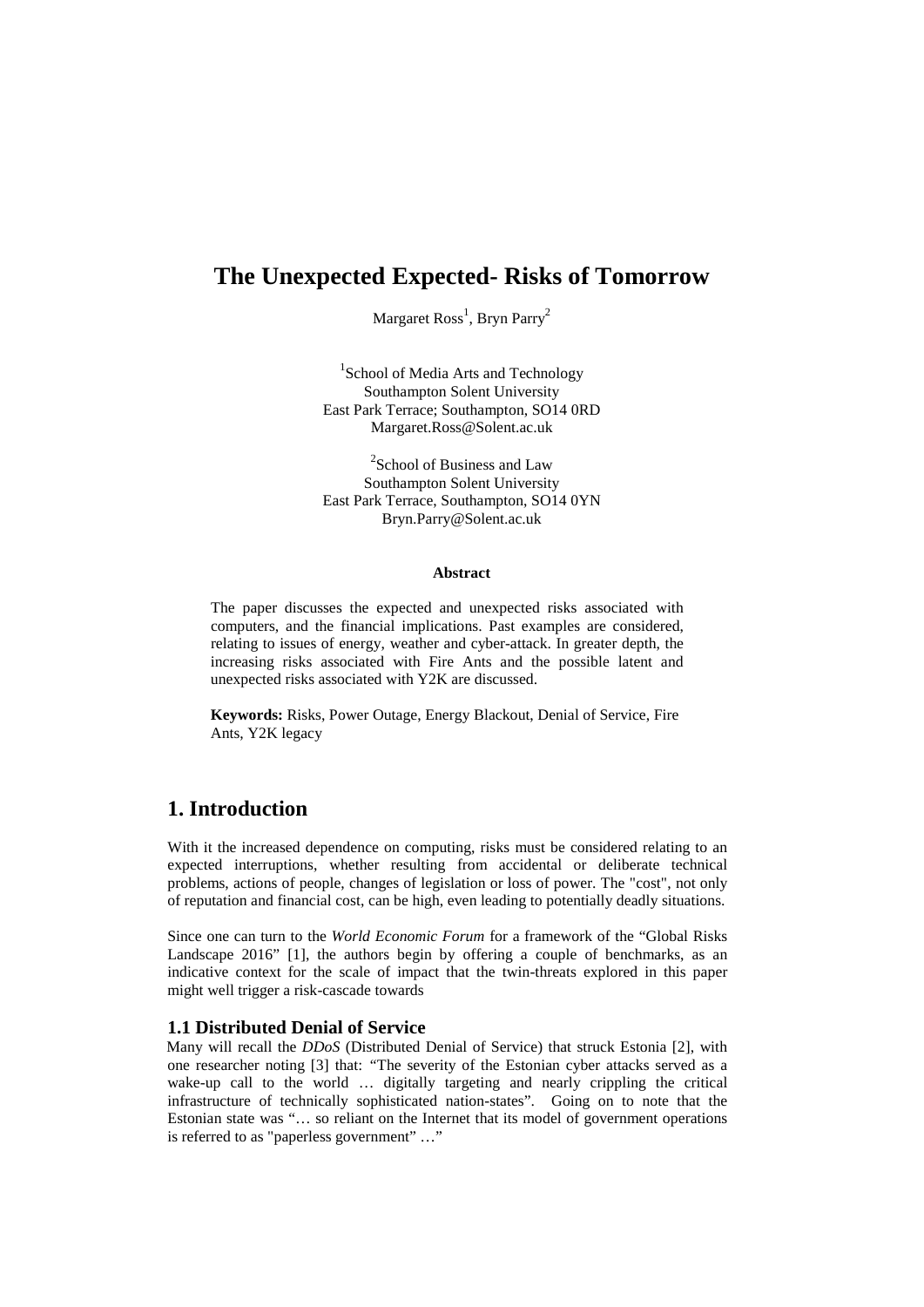*Arbor Networks* reported [4] that, in 2015, over 200 DDoS attacks wieldedtraffic volumes of some 100 gigabits per second [Gbps] and that the largest involved some 500 Gbpsequating to the national traffic for Kenya. Regarding commercial organisations, Neustar [5] reported that 32 percent of companies estimate that DDoS would cost over £240,000 per day and that, although UK companies reported being at greater financial risk during a DDoS outage, most still rely on traditional defences such as firewalls - not purpose-built solutions like DDoS mitigation hardware or cloud services.

The BBC [4] notes that *"… there is now a wide range of "booter" services which offer to launch DDoS against specific targets for as little as \$10 (£7)"*, quoting John Graham-Cumming [chief technology officer at DDoS protection service Cloudflare]: *"My sense is that DDoS is just part of the internet at this point - it happens … It's a bit like petty crime."*

This not only highlights the scale of impact that the twin-threats explored in this paper might trigger, across a more digitally-reliant city or state than Estonia, but - with those launching such DDoS attacks monitoring their targets for weaknesses, over significant periods - any organisation or state that relies on a critical IT infrastructure that has not definitively rectified any poor Y2K-fixes may not even be aware of the true level of danger that they are exposing themselves to. Even if one avoids the scale of the consequences wreaked upon Estonia, the range of costs from data-loss alone, that Verizon charts [6], could prove terminal for many an organisation.

#### **1.2 Power Outages**

The White House "*estimates the annual cost of power outages caused by severe weather between 2003 and 2012 … to have cost the U.S. economy an inflation-adjusted annual average of \$18 billion to \$33 billion*" [7]

In 2003, a relatively simple event triggered a risk-cascade that saw unprecedented powercuts right across Italy [with only the island of Sardinia escaping] and the country being, temporarily, divorced from the electricity grids of the rest of the European Union [8].

As the world geared up to meet the perceived threat from Y2K, in 1998, Auckland, New Zealand, was forced to live through the consequences of those disaster-scenarios, when its electricity-supply cables failed and the city's Central Business District suffered a fiveweek power-outage [9]. The city's main hotels all operated with back-up generators; however, this did not help as worried travellers merely delayed, diverted or cancelled their bookings – whilst many Small and Medium-sized Enterprises failed to survive the longer-term consequences of that five-week spell.

So, if you are tempted to think that the twin-threats being explored in this paper are either far-fetched or have had their potential impacts inflated, please bear these indicative benchmarksin mind, when reading what follows.

### **2. The Expected Unexpected - Fire Ants**

There are risks, which are unexpected currently in Europe but already experienced in countries such as North America. Imported Fire Ants [*Solenopsisinvicta, Solenopsisrichteri*], aggressive types of ant found originally in the jungles of Brazil, have extended their range to such countries as Australia and USA [10]. The mobility of these ant colonies are increasing, by their ability to form "ant rafts" to cross rivers and survive flooding areas. They are able to enter "sealed" areas, and withstand situations that would destroy many other creatures. An example of this is fire ants crawling on food being cooked inside microwave ovens, but not being killed [11]. The computing-related problem is that Fire Ants, apparently, show a strong affinity for electricity, particularly to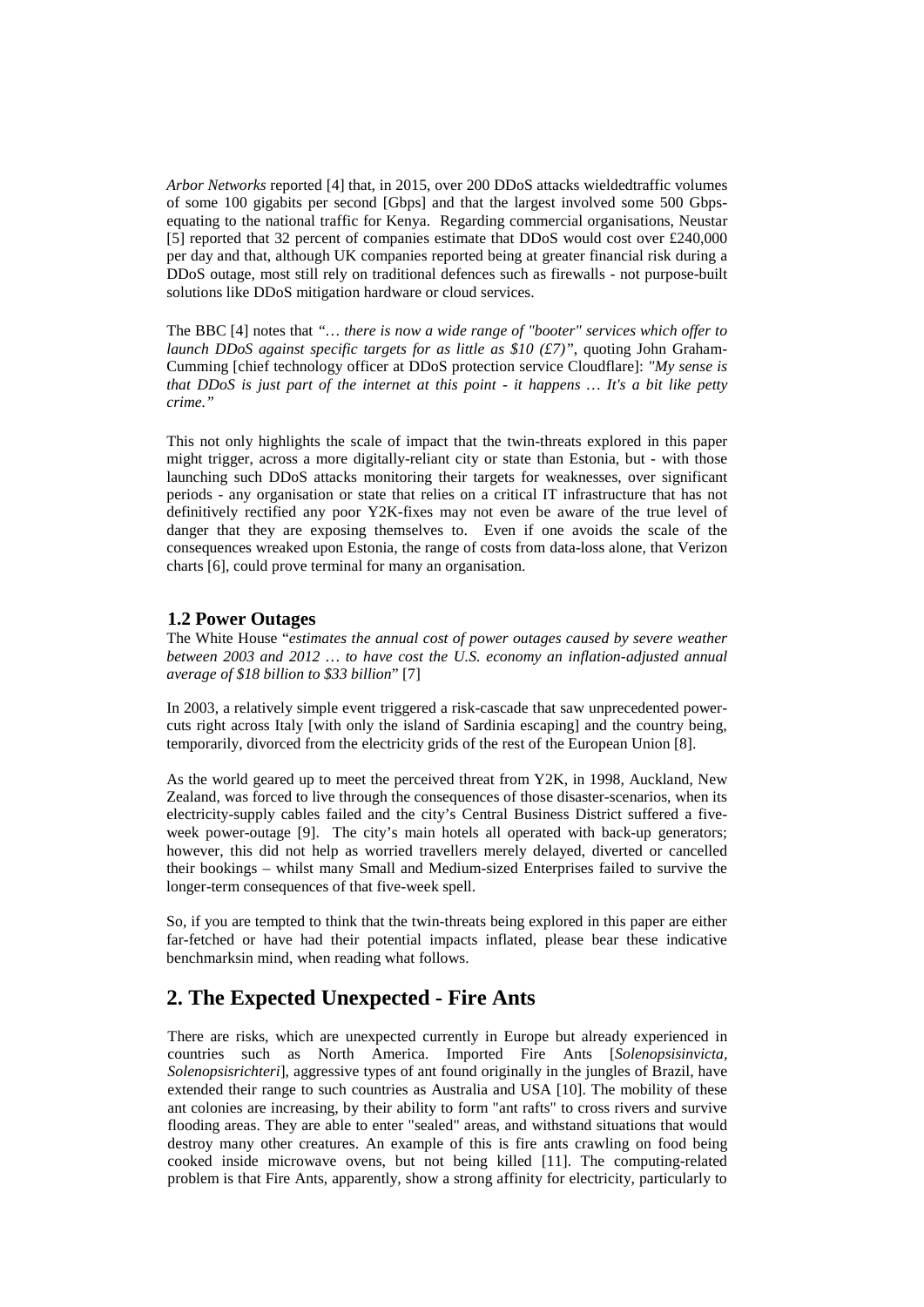computers and, by cutting into the cables as well as by short-circuiting connections, thatcan result in a power-out.

These Fire Ants are reported as being attracted to electricity, so in 2010, the BBC [11] reported that "their antennae are electro - sensitive and the ants react to electrical charges by attacking them with their jaws. The Soldier ants, also, like the sweet taste of the terminals and they can't resist having a nibble. All this activity creates problems that leads to dangerous short-circuits as their jaws and legs touched exposed circuitry". Fire Ant actions have long been associated with increased failures of traffic lights [12,13], and with failures of airport landing lights [13,14], even the closure of an airport.

The Taipei Times in 2015 [15] reported that the fire ants not only caused electrical outage at the Taiwan Taoyuan International Airport, but they burrowed under the runways, and are considered "a major threat to aviation safety".

A further risk to airports was reported in 2015, causing a series of five to eight minute closures, relating to birds feeding on Fire Ants nests close to the runway at Vancouver Airport. In 1988, the Pittsburgh Press [13] reported that they chewed "insulated wires and cables, knocking out telephone service, traffic signals and airport landing lights". Various attempts have been made to minimise the activities of the ants, including using coffee grounds at the Charlotte Douglas International Airport in North Carolina [16].

This expected risk is heightened by the global changes in climate. Floods and storms do not seem to stop these ants, while increasing temperatures encourage enlargements of their "territory". This has apparently increasedthe coverage by Fire Ants in the USA. The Fire Ants have reached some parts of Africa and Europe.

Colonies of a different but equivalent electrically-dangerous species of ant were first found within England, in 2009, at Hidcote Manor, Gloucestershire [17] and a nest of these ants has been located in Hendon, London, with more in Buckingham [18].

### **3. The Unexpected Expected - Y2K Bug**

In the preparation for the year 2000, efforts were made to "remove" the Y2K bug which was caused by earlier programmes recording the year with three digits instead of four digits. Programmes were checked and modifications were made to prepare for the eve of 2000. Despite these plans, various aspects of the Y2K bug were experienced at different times [19,20]. Some problems were experienced at predicted times after the first of January 2000, such as at the end of February 2000, depending if the leap year had been correctly programmed. That error also caused problems at the end of December 2000. The issues appeared to re-appear at these dates until the end of 2004, but not publically reported. Nowadays, these problems are widely seen to be over, but there is still a Y2K risk.

Due to the need to complete any changes of coding and full testing prior to 2000, some organisations, in order to "buy time", took the then accepted action of "windowing" or "putting the clock back ". Some organisations used a multiple of 28, being compatible with days of the week and leap years, while it was reported that others such as 50 years were used. This "quick fix" was easy, by subtracting the appropriate number of years, following the calculations, and adding the years to the result. This allowed extra time to fully test the new programmes before replacing the old programmes. Dr Chris Hawkins who took a lead in the UK in assisting organisations to address the Y2K problem, was aware that various organisations used this "temporary fix" [19,20]. Unfortunately there was no legal requirement to record that such an approach had been used and when, or if, the "temporary fix" had been removed.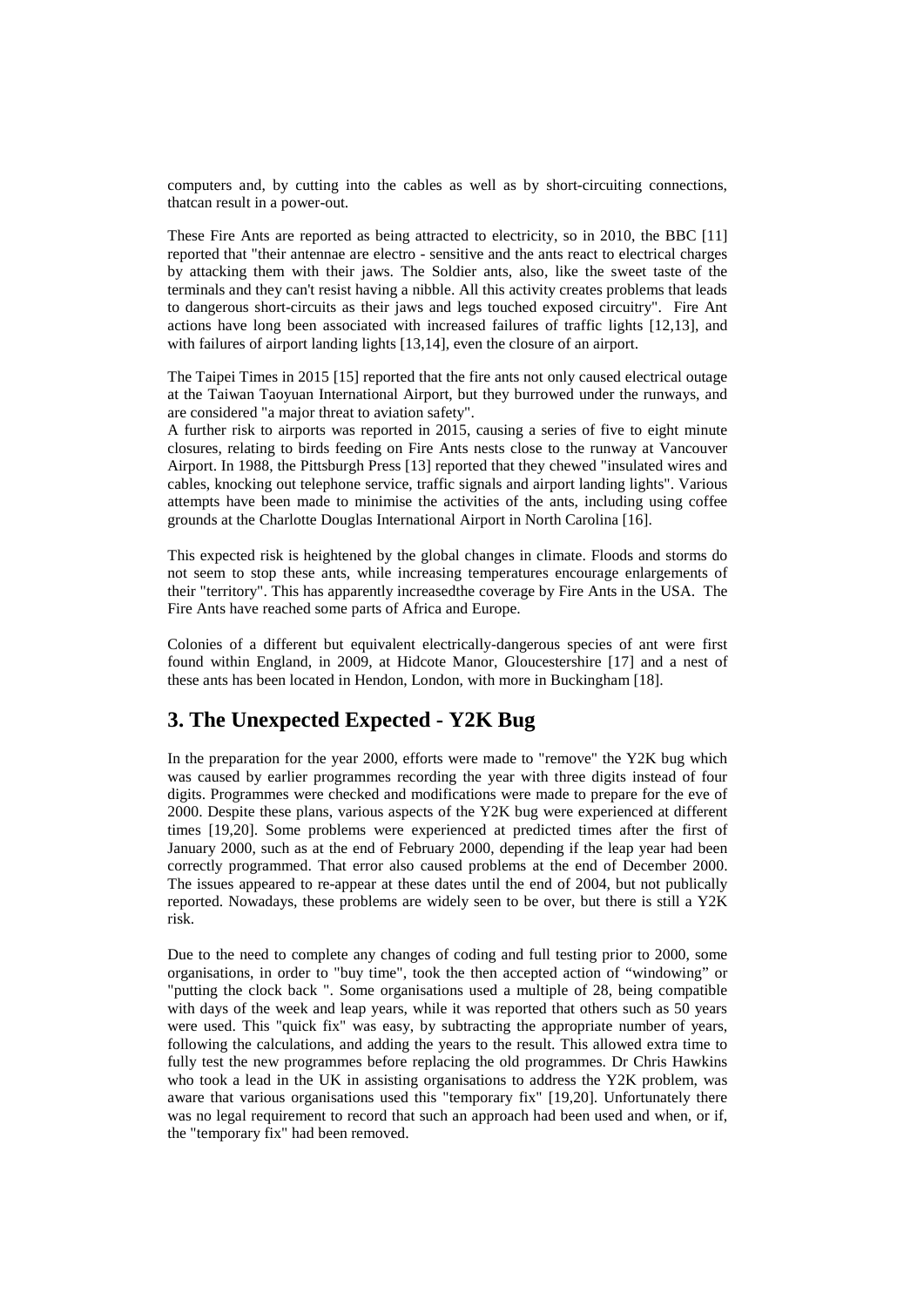Warnings about windowing were raised before, during and after the year 2000. Peter de Jager [21] stated that "the whole strategy of windowing (a shortcut Y2K programming technique used by most organisations without expanding data fields to four characters) will come back to haunt us. It has not been documented properly". This technique is safe only if it was formally and officially recorded as a risk, clearly documented and fixed in the short term, ideally prior to any further modification to that system. This technique was believed in 1999 to be going to be widely used. The Associated Press [22] reported in the US that "some government agencies, such as the Social Security Administration, have generally shunned the method. The Inland Revenue Services allow it only rarely. The State Department is using it on nearly half its most important computers, but also plans to replace those systems within five years. Other agencies, such as the Federal Aviation Administration, freely acknowledge using the technique".

With the pressure on delivering computer systems, and the financial crash since 2000, it is more reason to expect that a few organisations could have been tempted to delay the development and testing of the post 2000 replacement system.To simplify the accommodating the days of the week and leap years, some organisations used 28 years or a multiple of this, whereas others were reported to be using 50 years. Even if no modifications to computer systems were made, post introducing windowing, the choice of the years such as 50 created slightly more risks associated with leap years which by-now should have both been exposed. Few computer systems remain "stable" for many years, unless those in authority are unsure about the risks of making any changes. This situation currently exists with some legacy systems.

To exacerbate the situation, since 2000, there have been various takeovers and mergers, resulting in possibly combining IT systems. These in turn could have been using windowing techniques but associated with different numbers of years. Due to the lack of required records, due diligence searches would have been unlikely to identify these issues. The movement and promotion of computing staff, including in many cases the retirement of the relevant staff, who were involved in the various organisations Y2K preparations, would no longer be involved with the computer systems, so delaying the identification and fixing of up the "echo" of the Y2K bug.

### **4. Risk Context**

Senge [23] highlights two aspects of Risk and of Systems that are particularly pertinent to this paper. Firstly, he reminds us to ensure that we have included all of the critical elements of the system that our business is operating within and that "… more often than we realize, systems cause their own crises, not external forces or individuals' mistakes."; individuals "… have it in their power to eliminate the extreme instabilities that invariably occur, but they fail to do so because they do not understand how they are creating the instability in the first place." Secondly, in his "Shifting the Burden" diagrams, he demonstrated how if one only treats the symptoms and does not address the fundamental issues, then a time-delayed side-effect will be triggered that, at some point in the future, will come back and worsen those fundamental issues. The criticality of both of these aspects has been seen, at play, as the twin-threats explored in this paper have been discussed.

Many will be familiar with Risks where the balance of probability and magnitude follows a re-assuring power law curve, some might even be comfortable with "Black Swan" where, as Senge warned against, it was a failure to include an issue or a failure to conceive a possibility that triggers the risk. Arguably, the potential consequences of the twin-threats explored in this paper more closely correlate with Dragon King events [24], where the risk-cascades triggered fall outside power laws, but where greater understanding might not bring individual events into areas of predictability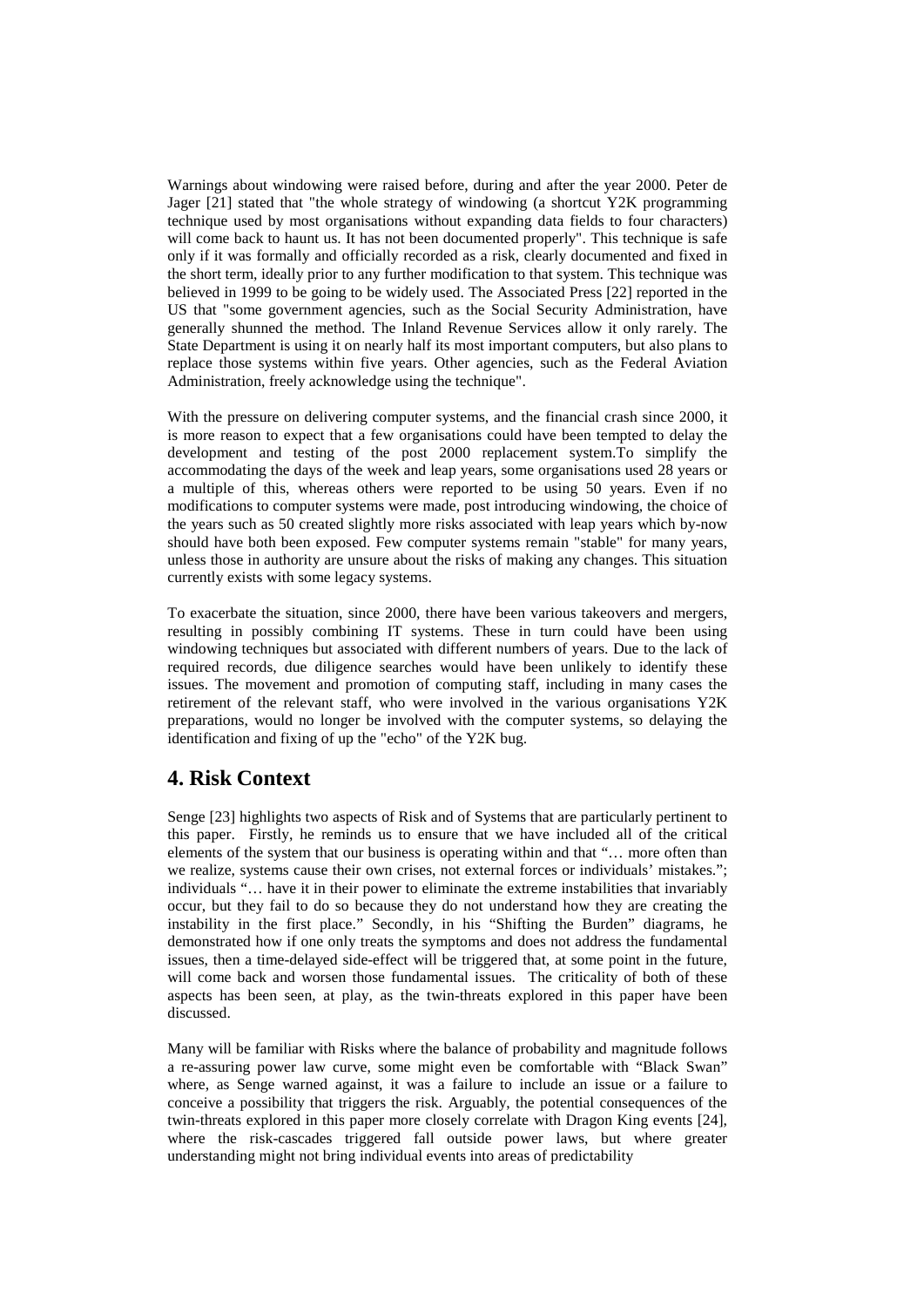Hence the call for further research and reflection.

## **5. Conclusions**

Of the twin-threats that this paper has explored:

- regarding Fire Ants, since the lessons from the US are that, once present, eradication is most unlikely, this threat should be moved up the agenda, whilst there is still time - let us not repeat the experience of the Icelandic ash cloud debacle, where time to plan for a known threat was squandered
- regarding Windowing, the generic warnings of Senge [23] were eloquently contextualised by Peter de Jager [21] in that quote: "… the whole strategy of windowing … will come back to haunt us. It has not been documented properly".

It is beyond the space available, in either the conference presentation or in this paper, to adequately communicate effective mitigating strategies; hence, the focus has been on calling for a stronger focus on and further research into the twin-threats of Fire Ants and flawed Y2K-fixes.

### **6. References**

- 1. World Economic Forum (2016) "*The Global Risks Report 2016*", Geneva, World Economic Forum,  $11^{th}$  Edition [viewed 12/2/16]. Available from: *<http://reports.weforum.org/global-risks-2016/>*
- 2. BBC (2008) "*Estonia fines man for `cyber war'* ", BBC News, 25<sup>th</sup> January [viewed] 12/2/16]. Available from: *<http://news.bbc.co.uk/1/hi/technology/7208511.stm>*
- 3. Herzog, S. (2011) "*Revisiting the Estonian Cyber Attacks: Digital Threats and Multinational Responses*", Journal of Strategic Security, Vol.4 No.2 [viewed 12/2/16]. Available from:

*<http://scholarcommons.usf.edu/cgi/viewcontent.cgi?article=1105&context=jss>*

- 4. BBC (2016) "*DDoS: Website-crippling cyber-attacks to rise in 2016*", BBC News, 27th January [viewed 12/2/16]. Available from: *[http://www.bbc.co.uk/news/technology-](http://www.bbc.co.uk/news/technology-%20%20%20%20%2035376327)  [35376327](http://www.bbc.co.uk/news/technology-%20%20%20%20%2035376327)*
- 5. Neustar (2014) "*Annual United Kingdom DDoS Attacks & Impact Report*", Staines upon-Thames, Neustar Incorporated
- 6. Verizon, 2015. "*Data Breach Investigations Report*", Verizon Enterprise [viewed 10/2/16]. Available from: *<http://www.verizonenterprise.com/DBIR/2015/>*
- 7. Executive Office of the President (2013) "*Economic Benefits Of Increasing Electric Grid Resilience To Weather Outages*", Washington DC, The White House [viewed 12/2/16]. Available from:
- *[http://energy.gov/sites/prod/files/2013/08/f2/Grid%20Resiliency%20Report\\_FINAL.pdf](http://energy.gov/sites/prod/files/2013/08/f2/Grid%20Resiliency%20Report_FINAL.pdf)*
- 8. BBC, 2003. "*Huge blackout cripples Italy",* BBC News, 28th September [viewed 12/2/16]. Available from:*<http://news.bbc.co.uk/1/hi/3146136.stm>*
- 9. Wired (1999) "Life In The Dark", Wired, 14<sup>th</sup> January [viewed 12/2/16]. Available from:<http://www.wired.com/1999/04/life/>
- 10. Lard, C.F., J. Schmidt, B. Morris, L. Estes, C. Ryan, and D. Bergquist (2006) "*An Economic Impact of Imported Fire Ants in the United States of America*", Texas A&M University [viewed 12/2/16]. Available from: *[https://articles.extension.org/sites/default/files/Copy%20of%20the%20National%20St](https://articles.extension.org/sites/default/files/Copy%20of%20the%20National%20Study.pdf) [udy.pdf](https://articles.extension.org/sites/default/files/Copy%20of%20the%20National%20Study.pdf)*
- 11. BBC, 2010. "Swarm: Nature's Incredible Invasions One Million Heads, One Beautiful Mind", BBC Four, 26th June.
- 12. New York Times (1990) "*Science Watch*: *Infested Traffic Lights*", New York Times [viewed 12/2/16]. Available from: